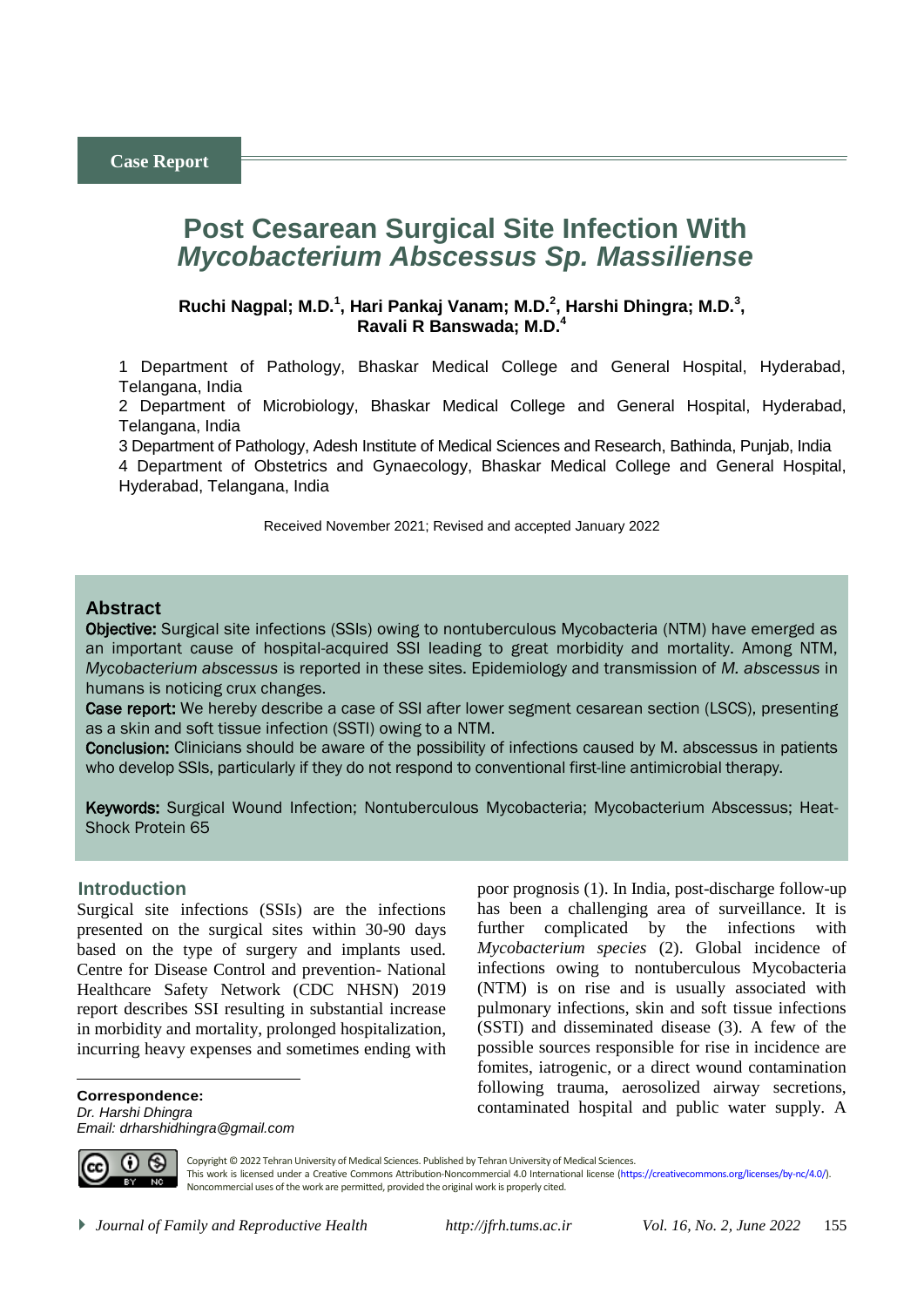role in climate change and relative genetic susceptibility in Asian population is also evolving (4). The Indian data on incidence rate and risk factors associated with post cesarean SSI is not adequate. The incidence rate varies from 3-15% depending on methods and intensity of surveillance used for pathogen identification, patient population and antibiotic prophylaxis (5).

The recommended therapy for such infections is the combination of surgical and antimicrobial interventions. The choice of antimicrobial treatment is variable and depends upon the NTM isolated (6). We hereby describe a case of SSI after lower segment caesarean section (LSCS), presenting as a SSTI owing to a NTM.

### **Case report**

22-year-old female, G2P1L1, with previous history of LSCS and without any known complaints of hypertension, diabetes, asthma or tuberculosis, was admitted for safe institutional delivery. Bowel and bladder habits were normal throughout the pregnancy. Routine antenatal investigations were within normal limits. Indication for previous emergency LSCS was premature rupture of membranes and failure to progress. LSCS was planned and healthy female baby was delivered. Post op period was uneventful. Suture removal was done post-op day (POD)-7. Wound was healthy and the patient was discharged. After one month patient came to the out-patient department (OPD) with complaints of non-healing LSCS wound and abscess formation at and above the incision line of the LSCS scar. A gaping LSCS scar with two sinus formation was noted, one at the centre of the wound and the other at the right corner of the wound (Figure 1a). There was no local rise of temperature, tenderness or regional lymphadenopathy. Serosanguinous exudate was collected in two universal containers with the blunt end of the sterile scalpel after cleaning the wound margins and superficial area thoroughly with normal saline. One specimen was sent for regional National Tuberculosis Elimination Program (NTEP) which is the regional reference lab for Xpert MTB/RIF (Rifampicin) Assay for detection of *M. tuberculosis* (MTb) and drug resistance. The second specimen was subjected to a Grams stain, Ziehl– Neelsen (ZN) stain, and a potassium hydroxide (KOH) mount. Furthermore, sample was inoculated on Blood agar (BA) and Mac Conkey agar (MA) for aerobic

bacterial culture, Lowenstein Jensen (LJ) media and Sabouraud's dextrose agar (SDA) for mycobacterial and fungal cultures, respectively.

Liver and renal function tests were normal. X-ray chest was clear. The enzyme linked immunosorbent assay for human immunodeficiency virus (HIV) was nonreactive. Patient was posted for exploration of the sinuses followed by debridement of the wound under spinal anaesthesia in view of chronic non healing discharging sinuses due to any infectious agent or foreign body reaction by prolene material. Debridement of the entire wound including two sinus tracts excision was done up to rectus sheath and the prolene suture material was completely removed followed by the wound closure with the use of delayed absorbable sutures. Patient was prescribed oral ampicillin/clavulanic acid 625mg TDS and metronidazole 400mg TDS for 5 days and was discharged. The surgical specimen was sent for histopathological examination. Gross specimen received showed two sinus tracts (Figure 1b). Hematoxylin and eosin-stained sections examined showed multiple epithelioid cell granulomas with foreign body and Langhans giant cells, foci of caseous necrosis, collection of lymphocytes and congested capillaries (Figure 1c-d). ZN stain for acid fast bacilli (AFB) done on the section showing necrosis and multiple granulomas. It revealed singly scattered pink, slightly curved, beaded rod-shaped bacilli.

Microbiological examination of the exudate revealed occasional Gram-positive beaded bacilli with plenty of pus cells. Few acid-fast bacilli were seen on ZN stain (Figure 2a). A KOH mount for fungal elements was negative. Smooth colonies were visible on BA and LJ after 2 days of incubation at  $37^{\circ}$ C (Fig. 2b-c). Non-lactose colonies were seen on MA (Fig. 2d). SDA showed tiny colonies after 3-days of incubation (Fig. 2e). ZN stains of the smears from LJ and other culture positive media demonstrated AFB (Fig. 2f), and a gram-positive slender bacillus on gram's staining. (Fig. 2f-g). Due to the rapid growth of the AFB on the medium (within oneweek), rapidly growing mycobacterium (RGM) of *M. fortuitum* group (*M. chelonae*, or *M. abscessus*) was considered. An Xpert MTB/RIF assay was negative, which ruled out Mtb.

Diagnosis of SSI owing to RGM was made. Patient was put on cefixime 200mg BD for 15 days on follow up visit. The isolate was later submitted for molecular confirmation.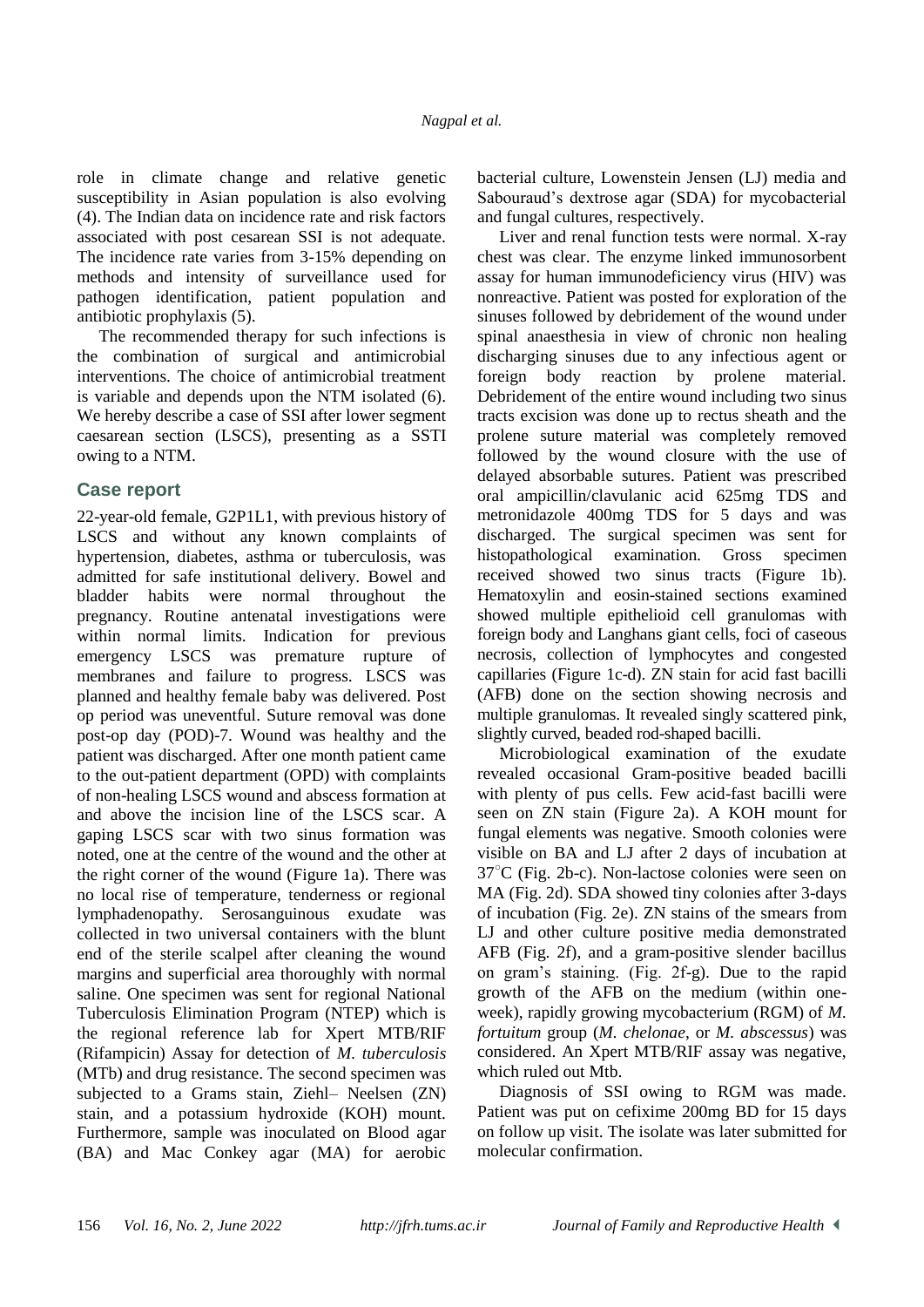#### *Cesarean and Mycobacterium Massiliense*



**Figure 1:** (a) LSCS scar with two sinus formation (arrows), one at the centre of the wound and the other at the right corner of the wound. (b) Gross specimen showing sinus tract. (c) H&E stained section, 10X, showing multiple epithelioid cell granulomas, foci of caseous necrosis and collection of lymphocytes. (d) H&E stained section, 40X, showing granulomas with both Langhan's and foreign body giant cells.

First a Polymerase chain reaction (PCR) amplification of 16S-23S ribosomal DNA (rDNA) of intergenic spacer primers (IGS) was performed. The two IGS primers used were Sp1 (59-ACC TCC TTT CTA AGG AGC ACC-39) and Sp2 (59-GAT GCT CGC AAC CAC TAT CCA-39).



**Figure 2:** (a) Acid-fast bacilli seen on the direct smear preparation of exudate from LSCS. (b) Smooth, mucoid colonies on BA after 2 days of incubation at 37○C (c) Rapid growth on LJ medium (with 2 days) at 37○C. (d) Non lactose fermenting colonies on MacConkey agar. (e) Growth on SDA with Chloramphenical-3days of incubation at 37○C. (f) ZN stain showing AFB from LJ medium culture. (g) Gram stain showing slender Gram positive bacilli.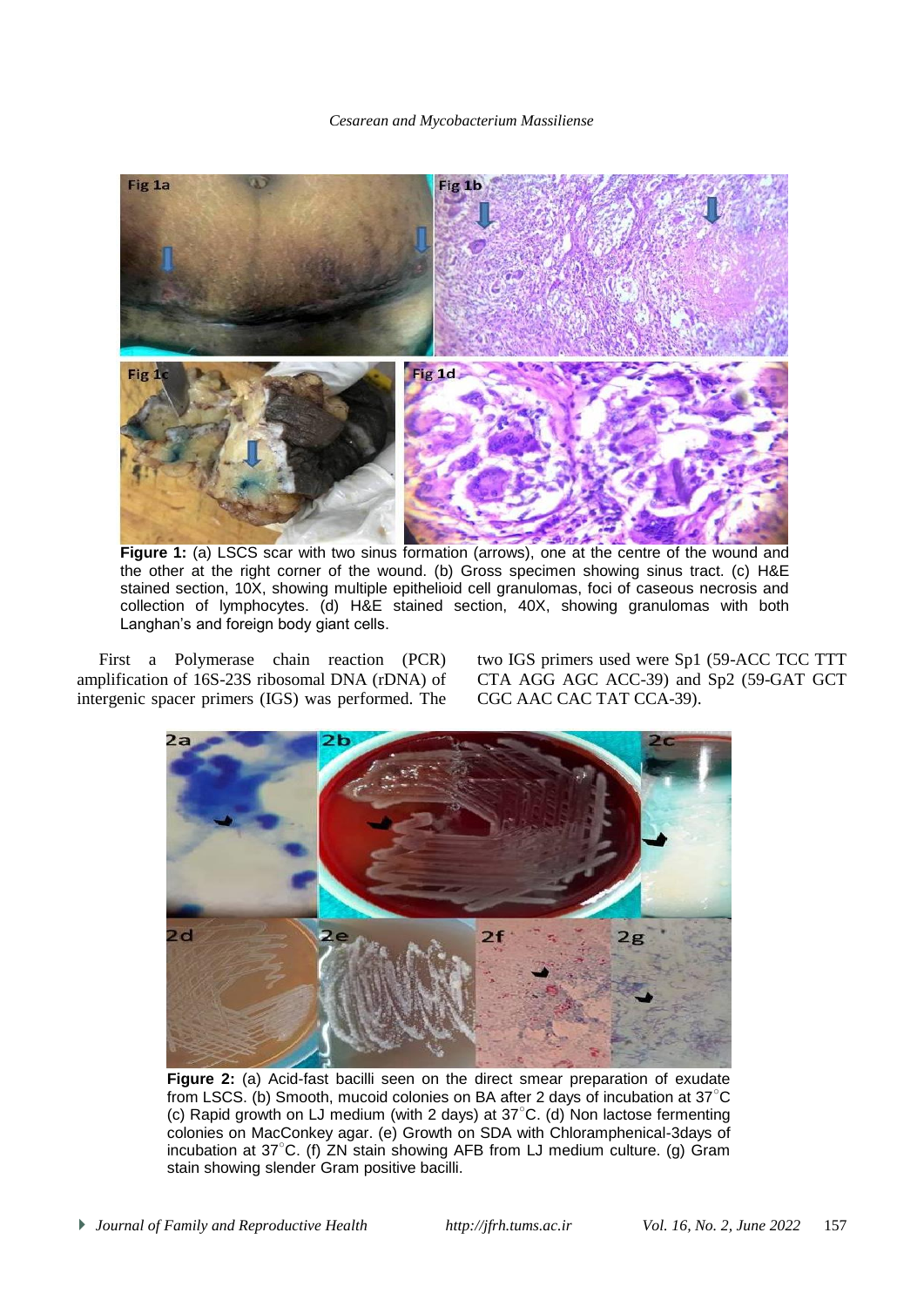The amplified products were digested separately with restriction enzyme HaeIII, CfoI, TaqI, MspI (Sigma, Germany). Electrophoresis on 4% agarose gel in the presence of ethidium bromide at 65 V for 2- 3 hours was performed for Restriction Fragment Length Polymorphism (RFLP) analysis. It depicted a positive fragment band with a sequence of 201 nucleotides along with a control and a 100-bp ladder. Furthermore, identification and taxonomic separation of RGM PCR sequencing of heat shock protein 65 (hsp65) was performed. PCR for RFLP was performed on the extracted DNA by using the primers Tb12 [59-CTTGTCGAACCGCATACCCT]) which represents the 65-kDa hsp65 gene products. The amplified PCR positive mixture was processed for sequencing using the primers Tb11 and Tb12 and sequencing and analysis by ABI Prism 3130XL automated Genetic Analyzer (Applied Biosystems) using ABI PRISM BigDye Terminator Cycle Sequencing Ready Reaction Kit (Applied Biosystems, Foster City, CA, USA).

The IGS sequence was 100% similar to *M. abscessus* IGS sequence (Accession no. AY498740.1) and was submitted with the accession number and MN891919, as *M. abscessus subsp. massiliense*. Comparison of the hsp65 gene and protein sequence from *M. abscessus subsp. massiliense* [Accession number EF486339.1 (gene) & AIK24802.1 (Protein)] showed 98.64%, and 100% similarity on both nucleotide basic local alignment search tool (nBLAST) and protein (pBLAST) tools of NCBI (National Centre for Biotechnology Information), respectively. The hsp65 sequence of the present case was submitted in the GenBank Banlt with submisison ID 2341238 as *M. abscessus subsp. massiliense*. Clarithromycin was started after the final diagnosis. Outcome was satisfactory with complete remission of tissue erythema, tenderness and swelling. No discharge was noted and there was good healing of cesarean section wound.

## **Discussion**

SSTIs are the second most common infectious complications reported following urinary tract infections after LSCS (7). The most common causative microbes for LSCS wound infection are Streptococci, Staphylococcus aureus, Escherichia coli and Bacteroides species (8). NTM infection following LSCS is not commonly reported. Among the NTM, *M. abscessus* is known to be the major cause of skin infections and also the most frequent NTM recovered

from clinical samples (9,10). The diagnosis is potentially challenging as routine blood cultures are usually performed and it often fails to yield *M.abscessus* due to insufficient growth and time given in general practice. Risk factors considered for developing SSIs following LSCS include age and race of the patient, anemia, previous LSCS as indication for present LSCS procedure, associated comorbid conditions like hypertension and diabetes, intraoperative blood transfusion, operative time and prophylactic antibiotics (5,11). Several studies documented that excessive intraoperative blood loss during LSCS induces immunosuppression in patients by reducing the cytotoxic T-cell and natural killer cells. Blood transfusion, if done after prolonged storage, calls forth a non-specific inflammatory response, which may divert the immune system from a more appropriate focus. Hypoalbuminemia and edema may also contribute to the development of SSI (5). The probable sources of M. abscessus are contaminated solutions such as gentian violet, instrumentation, intravenous medications, implantable devices, tap water, and improper sterilization techniques (6).

Tsao et al, defined the "certain" diagnosis of SSIs due to NTM if the patient had subcutaneous inflammatory lesions, purulence, or other findings consistent with an infection at the LSCS site in association with positive culture for NTM and/or consistent histopathological examination with NTM infection from a postoperative tissue specimen. However, diagnosis was labeled "probable" if the patient had subcutaneous lesion consistent with an infection, but the smear, culture, or histopathological examination were negative for NTM (6). There is wide diversification in cutaneous manifestations by *M. abscessus* which can cause delayed healing: ulcerations, abscesses, draining sinuses or nodules. Our patient presented with two abscesses with discharging sinuses and consistent histopathological findings of the postoperative sample. Hence it can be labeled as "certain" diagnosis of SSI due to NTM.

*M. abscessus* produces two types of colonies, rough and smooth variants. The rough variant is produced by *M.abscessus subsp. abscessus* and *bolletii*, which are predominately acquired through respiratory route and lead to an invasive infection. The smooth variant is produced only by *M. abscessus subsp. massiliense*. It has an ability to form biofilms and can be acquired through the environment source or a wound contamination (12,13). Smooth colonies were observed in our isolate. Identification of RGM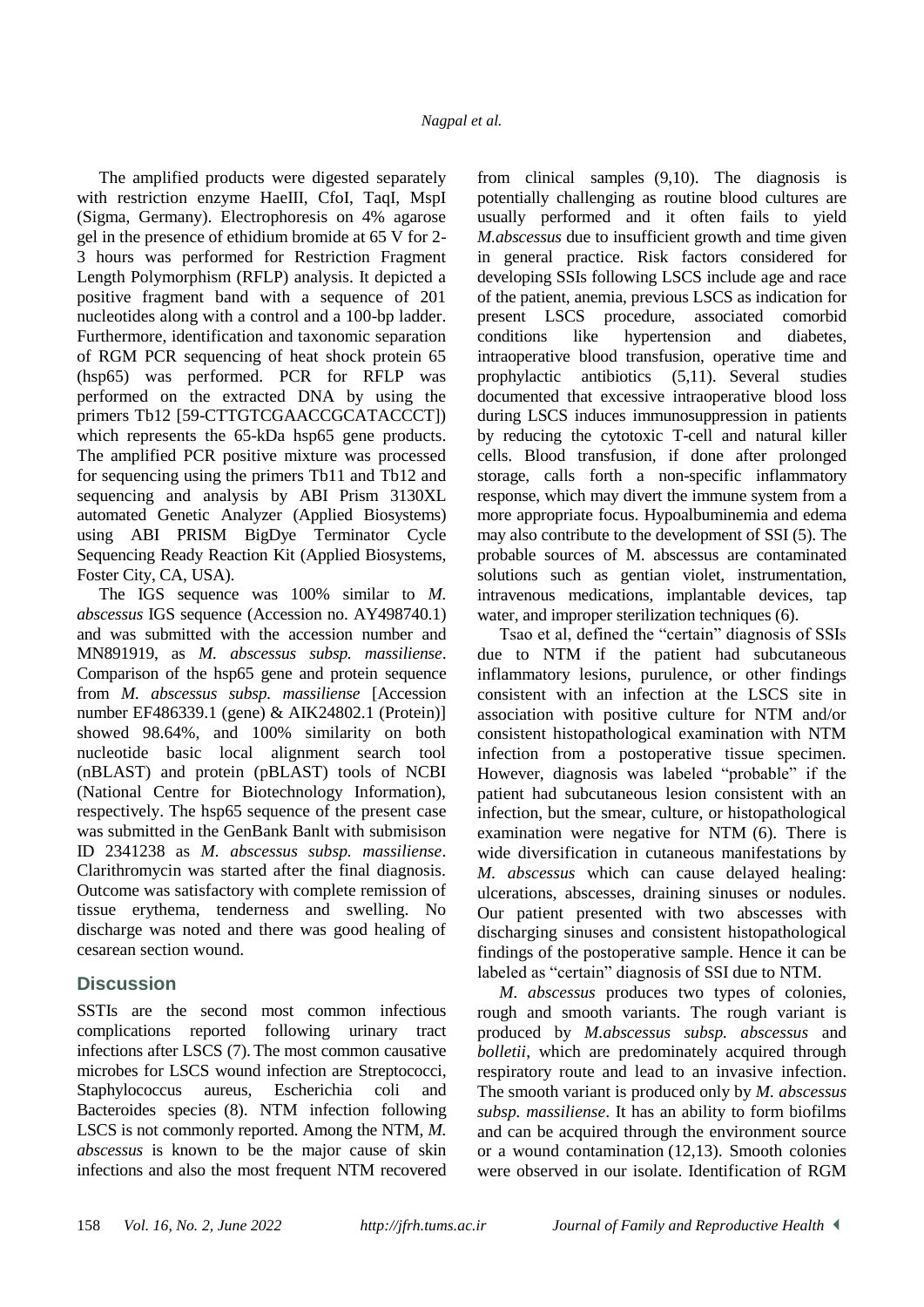by conventional phenotypic and biochemical methods is cumbersome as these methods frequently fail to identify closely related species such as *M. abscessus*  and *M. chelonae.* Genotypic methods like 16S-23S ribosomal DNA (rDNA) gene intergenic partial spacer, 16s rRNA, and hsp65 gene sequencing are successfully utilized in identification of these closely related NTMs. Among the above mentioned methods, hsp65 gene is genetically highly variable and more sensitive method in comparison with 16s RNA, and has been widely used in algorithms of identification of a diverse Mycobacterial species (14). The present isolate showed a positive band on ITS (16S-23S ribosomal) PCR, and hsp65 gene sequencing, thereby confirming its species similarity with *M. abscessus subsp. massiliense*.

The importance of differentiating the *M. abscessus* complex into three subspecies has been emphasized recently by utilizing the multigene sequencing and analyses, presence of erythromycin ribosome methyltransferase 41(erm) gene, in vitro antibiotic susceptibility results, and response to antibiotic therapy (9,15). The American Thoracic Society/Infectious Disease Society of America recommends combination therapy for the treatment of most postsurgical infections involving the *M. abscessus* complex. Concomitant use of macrolides with amikacin, fluoroquinolones, imipenem/cilastatin, or cefoxitin is advised (8).

In cases of *M. abscessus subsp abscesssus*  infection, the induction of erm 41 gene can lead to macrolide resistance, which gives the explanation for the lack of efficacy of clarithromycin-based treatments. However, this inducible macrolide resistance has not been found in *M. massiliense*  infection. Hence clarithromycin is found very effective in these cases. Most published regimens included clarithromycin alone or in combination therapy (8). Our patient underwent surgical debridement and was lastly prescribed clarithromycin after the final diagnosis. Patient had satisfactory outcome without any complication till date.

Specimens from the operation theatre such as tap water, cleaning liquid soap, povidone iodine solution, swabs from inner wall of washbasins and sterilized saline solution were collected for bacterial and mycobacterial cultures. *M. massiliense* was not detected in any of these cultures. Identification of an infection focus was difficult and strict compliance with infection control measures was done to prevent SSIs in other patients.

### **Conclusion**

Knowledge of risk factors associated with SSIs is essential to implement specific preventive measures. Clinicians should be aware of the possibility of infections caused by *M. abscessus* in patients who develop SSIs, particularly if they do not respond to conventional first-line antimicrobial therapy as the presenting symptoms and signs of *M. abscessus*  infections are nonspecific and indolent. Combination therapy of macrolides with imipenem, amikacin, or cefoxitin has been reported to be the optimal therapy. The advancement of subspecies differentiation has allowed for more effective management. Unlike *M. abscessus* subsp. *abscessus*, subsp. *massiliense* does not have inducible resistance to clarithromycin. Therefore, knowing that a patient's infection is due to *M. abscessus* subsp. *massiliense* enables the physician to confidently administer clarithromycin.

### **Conflict of Interests**

Authors have no conflict of interests.

### **Acknowledgments**

The authors declare no conflict of interests.

### **References**

- 1. Centers for Disease Control and Prevention, National healthcare safety network (NHSN). https://www.cdc.gov/nhsn/pdfs/validation/2019/pcsman ual\_2019-508.pdf, 2019(accessed 30 October 2021).
- 2. Apurba SS, Deepashree R. Essentials of Hospital Infection Control. 1st ed. New Delhi, India: Jaypee Brothers Medical, 2019.
- 3. Prevots DR, Marras TK. Epidemiology of human pulmonary infection with nontuberculous mycobacteria: a review. Clin Chest Med 2015; 36: 13-34.
- 4. Ryan K, Byrd TF. Mycobacterium abscessus: Shapeshifter of the Mycobacterial World. Front Microbiol 2018; 9: 2642.
- 5. Gupta S, Manchanda V, Sachdev P, Kumar Saini R, Joy M. Study of incidence and risk factors of surgical site infections in lower segment caesarean section cases of tertiary care hospital of north India. Indian J Med Microbiol 2021; 39: 1-5.
- 6. Tsao SM, Liu KS, Liao HH, Huang TL, Shen GH, Tsao TC, et al. The clinical management of cesarean sectionacquired Mycobacterium abscessus surgical site infections. J Infect Dev Ctries 2014; 8: 184-92.
- 7. Lai CC, Tan CK, Chou CH, Hsu HL, Liao CH, Huang YT, et al. Increasing incidence of non-tuberculous